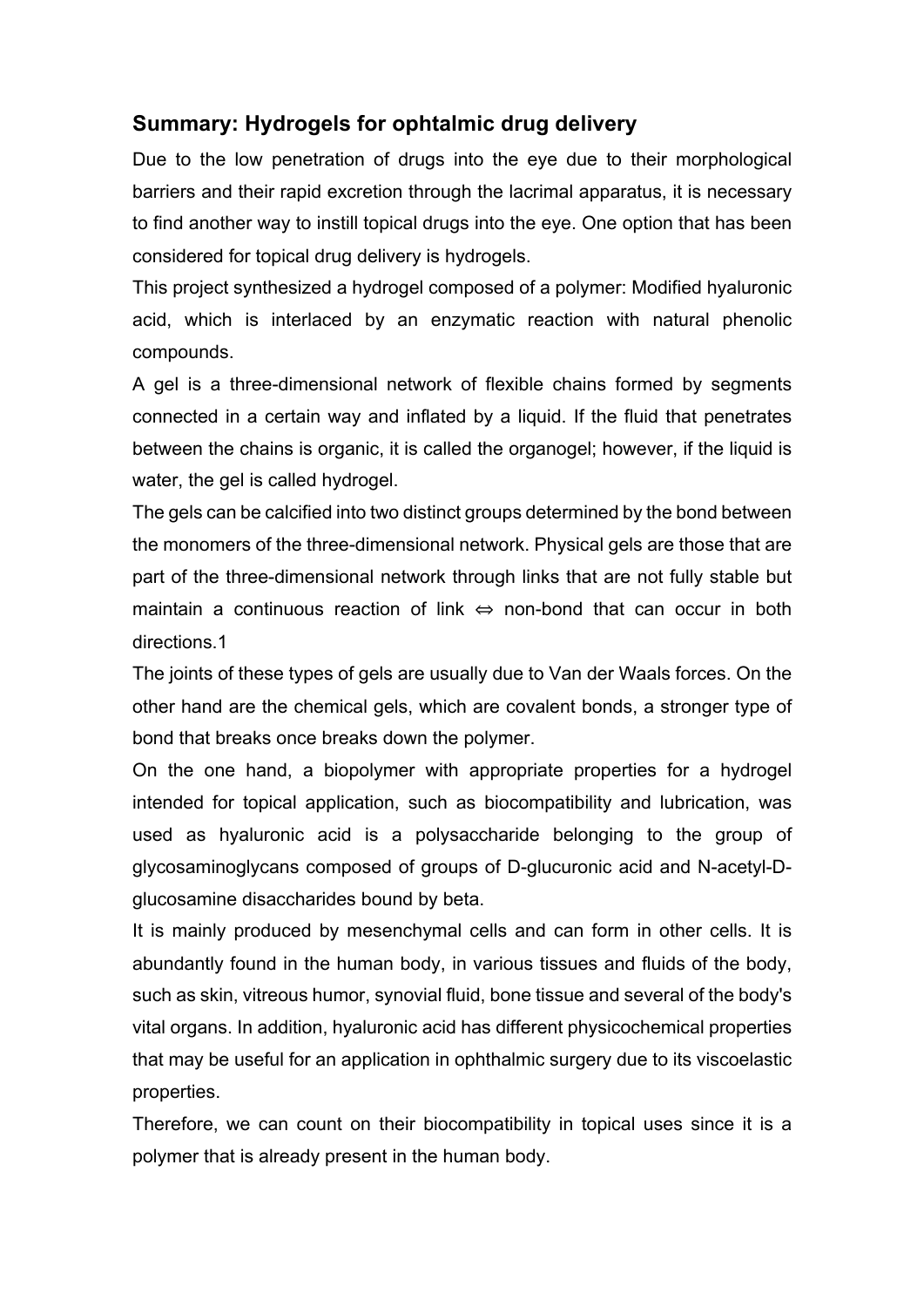On the other hand, phenolic compounds that have an antioxidant nature have also been used.

Phenolic compounds are those containing in their structure one or more phenolic groups or aromatic rings attached to a hydroxyl. These compounds are organic and come from some higher plants, of which they are secondary metabolites. These are also linked to defense against ultraviolet radiation or the aggression of pathogenic organisms, so phenolic compounds may have the ability to inhibit the metabolism of microorganisms.

The synthesis of hydrogels for this project was performed using the enzyme laccase, which is responsible for generating the covalent bonds that give rise to a hydrogel. Use of this enzyme allows for a controlled reaction under gentle conditions, as it acts as a biological catalyst for the highly specific reaction.

Under these conditions, the laccase, using the oxygen in the medium and generating water as a reaction product, oxidizes the phenolic compounds which then react with the HA thiols to generate the hydrogel. These conditions make the synthesized hydrogels possible drug encapsulation and release platforms.

Therefore, there are several goals to be fulfilled for this project, the most important being to fear the enzymatic synthesis of a hydrogel from the biopolymer of hyaluronic acid and natural phenolic compounds as a platform for ophthalmological applications; and producing a drug release platform using a hydrogel as a transport method. In addition, there are other objectives that we have proposed as secondary, such as the modification and characterization of hyaluronic acid to obtain a polymer with the thiol functional groups that will participate in the hydrogel formation reaction; Preparation of different hydrogels from the polymer modified with various natural phenolic compounds through the action of the enzyme laccase and lastly, the study of the properties of these hydrogels in terms of degradation, antioxidant capacity and biocompatibility.

To achieve these goals, we have used a number of methods that follow the steps required to perform the synthesis of hydrogels with chemical bonds that are needed to establish the drug release platform.

We first modified hyaluronic acid in two steps: in the first, we performed the amination, which is the process by which hyaluronic acid (with a molecular weight of 200kDa) is modified by adding adipic acid dihydrogen (ADH). We then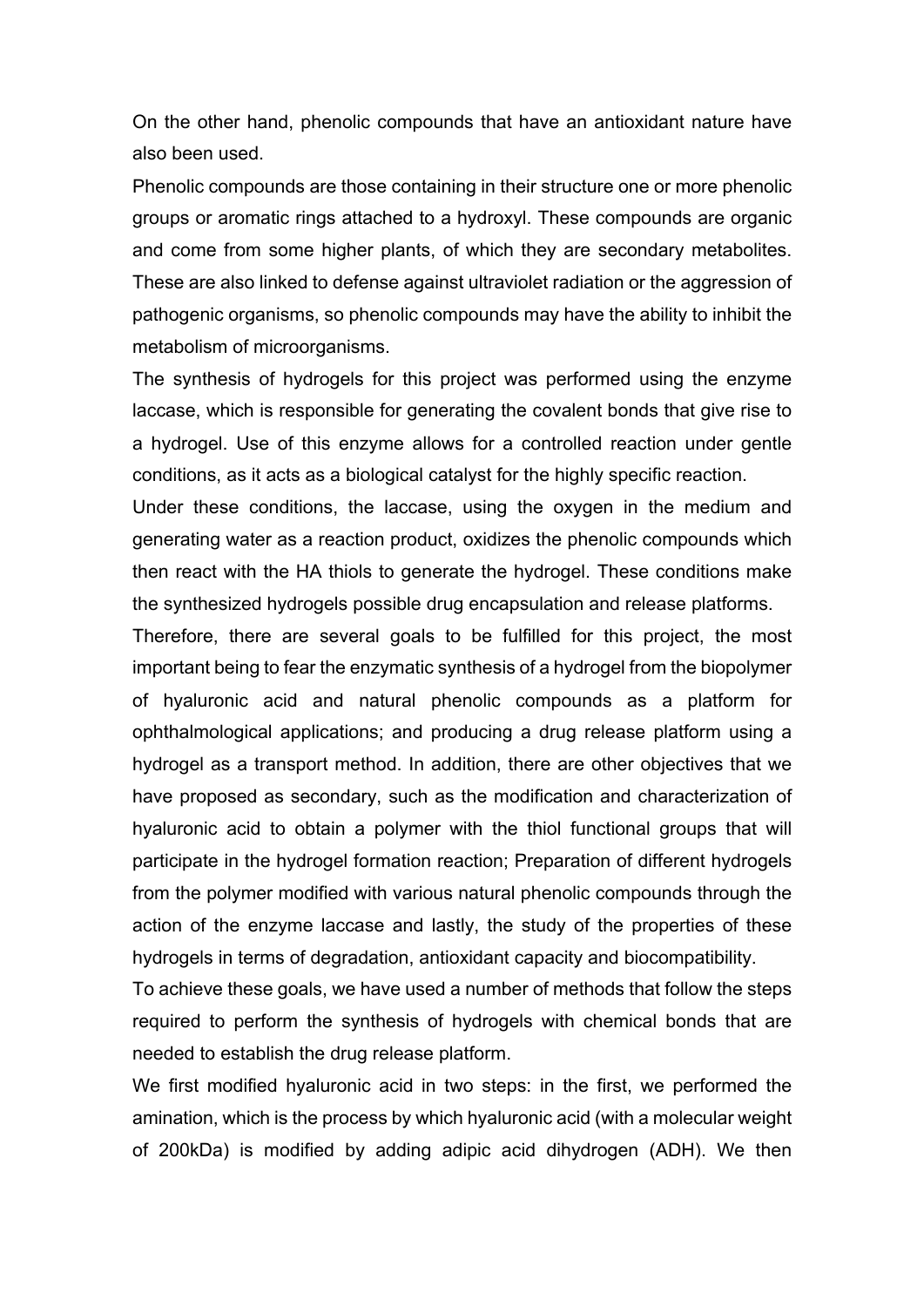synthesized the modified hyaluronic acid with thiol groups with the help of Traut's reagent, a process known as thiolation.

Once we obtained the modified hyaluronic acids, we proceeded to characterize them through the method of characterization of the amino groups using the TNBSA compound in the case of ADH-modified acids. On the other hand, we have characterized the acids modified with thiol groups (-SH) through the Ellman procedure. In both cases, the objective is to determine the number of functional groups that have reacted with the acid in the same way that the number of groups that have not reacted is determined.

Subsequently, the hydrogels were synthesized. To synthesize we first prepare hyaluronic acid, which will be the main component of hydrogels. Subsequently, laccase, which is an enzyme that belongs to the group of blue copper oxidases and comes from some plants and fungi. And finally, it will be necessary to add various phenolic materials, which will be oxidized by the action of lacase and serve as a cross-linking agent for the formation of hydrogel, in this way it will be possible to determine if they can contribute properties different from those of a conventional hydrogel.

Once the hydrogels were obtained with phenolic compounds, they separated several samples to characterize their properties for future ophthalmological applications. Once the hydrogel samples are ready, we can begin testing to determine if the phenolic compounds that have been used to form the hydrogels can add new properties to the hydrogels. Among the properties that this phenolic compounds can bring are antimicrobial or antioxidant, among others. .

Of the phenolics we have prepared, we have chosen 3 of them because they have the most interesting properties in terms of structure and biological function. Therefore, we will do the tests mainly with the compounds of catechin, ellagic acid and rutin.

We then measured the antioxidant activity of hydrogels through a DPPH assay, measured how the phenolic compounds degrade within the hydrogel, and measured the antimicrobial activity of these hydrogels by comparing P. growth. aeuroginous on its own, with its growth with exposure to hydrogels with phenolic compounds. Finally, we also measured the viability of some epithelial cells, such as fibroblasts and keratinocytes, by having a medium where there were hydrogels with phenolic compounds, comparing it with the viability of these cells only with